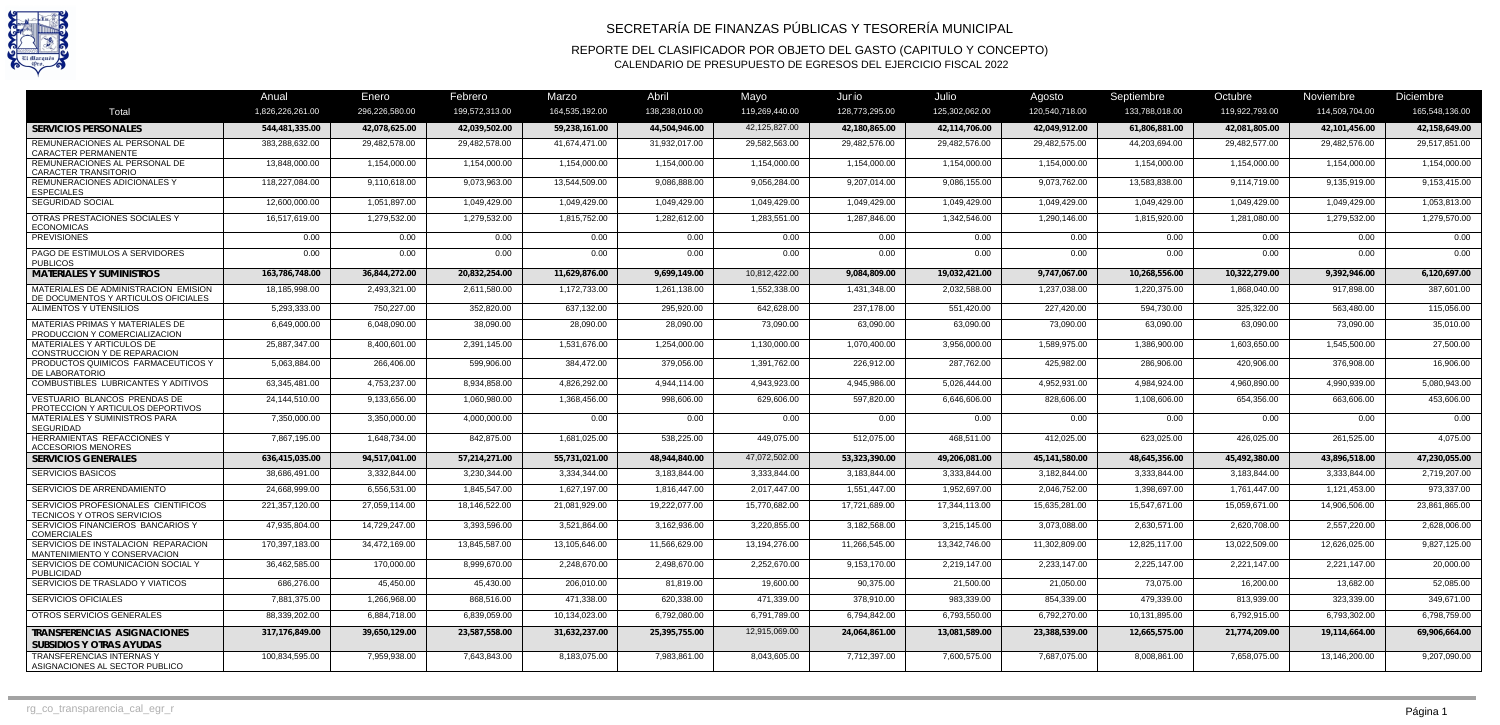

## SECRETARÍA DE FINANZAS PÚBLICAS Y TESORERÍA MUNICIPAL

REPORTE DEL CLASIFICADOR POR OBJETO DEL GASTO (CAPITULO Y CONCEPTO) CALENDARIO DE PRESUPUESTO DE EGRESOS DEL EJERCICIO FISCAL 2022

|                                                                   | Anual          | Enero         | Febrero       | Marzo         | Abril         | Mayo         | Junio         | Julio        | Agosto        | Septiembre   | Octubre       | Noviembre    | <b>Diciembre</b> |
|-------------------------------------------------------------------|----------------|---------------|---------------|---------------|---------------|--------------|---------------|--------------|---------------|--------------|---------------|--------------|------------------|
|                                                                   |                |               |               |               |               |              |               |              |               |              |               |              |                  |
| TRANSFERENCIAS AL RESTO DEL SECTOR<br><b>PUBLICO</b>              | $0.00\,$       | 0.00          | 0.00          | 0.00          | 0.00          | 0.00         | 0.00          | 0.00         | 0.00          | $0.00\,$     | 0.00          | 0.00         | 0.00             |
| SUBSIDIOS Y SUBVENCIONES                                          | 15,968,000.00  | 9,402,000.00  | 2,210,000.00  | 1,000,000.00  | 550,000.00    | 231,000.00   | 625,000.00    | 650,000.00   | 1,000,000.00  | 0.00         | 300,000.00    | 0.00         | 0.00             |
| <b>AYUDAS SOCIALES</b>                                            | 179,695,962.00 | 20,565,000.00 | 12,010,524.00 | 20,725,971.00 | 15,138,703.00 | 2,917,273.00 | 14,004,273.00 | 3,107,823.00 | 12,978,273.00 | 2,933,523.00 | 12,092,943.00 | 4,245,273.00 | 58,976,383.00    |
| PENSIONES Y JUBILACIONES                                          | 20,678,292.00  | 1,723,191.00  | 1,723,191.00  | 1,723,191.00  | 1,723,191.00  | 1,723,191.00 | 1,723,191.00  | 1,723,191.00 | 1,723,191.00  | 1,723,191.00 | 1,723,191.00  | 1,723,191.00 | 1,723,191.00     |
| <b>TRANSFERENCIAS A FIDEICOMISOS</b><br>MANDATOS Y OTROS ANALOGOS | 0.00           | 0.00          | 0.00          | 0.00          | 0.00          | 0.00         | 0.00          | 0.00         | 0.00          | 0.00         | 0.00          | 0.00         | 0.00             |
| TRANSFERENCIAS A LA SEGURIDAD SOCIAL                              | 0.00           | 0.00          | 0.00          | 0.00          | 0.00          | 0.00         | 0.00          | 0.00         | 0.00          | 0.00         | 0.00          | 0.00         | 0.00             |
| <b>DONATIVOS</b>                                                  | 0.00           | $0.00\,$      | 0.00          | 0.00          | 0.00          | 0.00         | 0.00          | 0.00         | 0.00          | $0.00\,$     | 0.00          | 0.00         | 0.00             |
| <b>TRANSFERENCIAS AL EXTERIOR</b>                                 | 0.00           | 0.00          | 0.00          | 0.00          | 0.00          | 0.00         | 0.00          | 0.00         | 0.00          | 0.00         | 0.00          | 0.00         | 0.00             |
| BIENES MUEBLES INMUEBLES E<br><b>INTANGIBLES</b>                  | 117,234,422.00 | 36,004,641.00 | 55,898,728.00 | 6,303,897.00  | 9,693,320.00  | 6,343,620.00 | 119,370.00    | 1,867,265.00 | 213,620.00    | 401,650.00   | 252,120.00    | 4,120.00     | 132,071.00       |
| MOBILIARIO Y EQUIPO DE ADMINISTRACION                             | 52,654,693.00  | 12,566,230.00 | 31,504,393.00 | 2,593,734.00  | 1,945,860.00  | 3,760,110.00 | 60,110.00     | 63,755.00    | 10,110.00     | 20,110.00    | 110.00        | 110.00       | 130,061.00       |
| MOBILIARIO Y EQUIPO EDUCACIONAL Y<br><b>RECREATIVO</b>            | 2,521,150.00   | 1,339,200.00  | 297,200.00    | 351,500.00    | 453,500.00    | 3,500.00     | 9,250.00      | 53,500.00    | 3,500.00      | 2,000.00     | 2,000.00      | 4,000.00     | 2,000.00         |
| EQUIPO E INSTRUMENTAL MEDICO Y DE<br><b>LABORATORIO</b>           | 1,425,000.00   | 0.00          | 400,000.00    | 25,000.00     | 0.00          | 1,000,000.00 | 0.00          | 0.00         | 0.00          | 0.00         | 0.00          | 0.00         | 0.00             |
| VEHICULOS Y EQUIPO DE TRANSPORTE                                  | 50,995,500.00  | 19,385,500.00 | 23,010,000.00 | 700,000.00    | 4,900,000.00  | 1,500,000.00 | 0.00          | 1,500,000.00 | 0.00          | 0.00         | 0.00          | 0.00         | 0.00             |
| EQUIPO DE DEFENSA Y SEGURIDAD                                     | 0.00           | 0.00          | 0.00          | 0.00          | 0.00          | 0.00         | 0.00          | 0.00         | 0.00          | 0.00         | 0.00          | 0.00         | 0.00             |
| MAQUINARIA OTROS EQUIPOS Y<br><b>HERRAMIENTAS</b>                 | 8,334,775.00   | 1,948,000.00  | 637,245.00    | 2,440,000.00  | 2,250,000.00  | 0.00         | 0.00          | 250,000.00   | 200,000.00    | 359,530.00   | 250,000.00    | 0.00         | 0.00             |
| <b>ACTIVOS BIOLOGICOS</b>                                         | 0.00           | $0.00\,$      | 0.00          | 0.00          | 0.00          | 0.00         | 0.00          | 0.00         | 0.00          | 0.00         | 0.00          | 0.00         | 0.00             |
| <b>BIENES INMUEBLES</b>                                           | 0.00           | $0.00\,$      | 0.00          | 0.00          | 0.00          | 0.00         | 0.00          | 0.00         | $0.00\,$      | 0.00         | 0.00          | $0.00\,$     | 0.00             |
| <b>ACTIVOS INTANGIBLES</b>                                        | 1,303,304.00   | 765,711.00    | 49,890.00     | 193,663.00    | 143,960.00    | 80,010.00    | 50,010.00     | 10.00        | 10.00         | 20,010.00    | 10.00         | 10.00        | 10.00            |
| <b>INVERSION PUBLICA</b>                                          | 46,461,872.00  | 46,461,872.00 | 0.00          | 0.00          | 0.00          | 0.00         | 0.00          | 0.00         | 0.00          | 0.00         | 0.00          | 0.00         | 0.00             |
| OBRA PUBLICA EN BIENES DE DOMINIO<br><b>PUBLICO</b>               | 0.00           | 0.00          | 0.00          | 0.00          | 0.00          | 0.00         | 0.00          | 0.00         | 0.00          | 0.00         | 0.00          | 0.00         | 0.00             |
| OBRA PUBLICA EN BIENES PROPIOS                                    | 46,461,872.00  | 46,461,872.00 | 0.00          | 0.00          | 0.00          | 0.00         | 0.00          | 0.00         | 0.00          | 0.00         | 0.00          | 0.00         | 0.00             |
| PROYECTOS PRODUCTIVOS Y ACCIONES<br>DE FOMENTO                    | 0.00           | 0.00          | 0.00          | 0.00          | 0.00          | 0.00         | 0.00          | 0.00         | 0.00          | 0.00         | 0.00          | 0.00         | 0.00             |
| <b>INVERSION FINANCIERA Y OTRAS</b><br><b>PROVISIONES</b>         | 0.00           | 0.00          | 0.00          | 0.00          | 0.00          | 0.00         | 0.00          | 0.00         | 0.00          | 0.00         | 0.00          | 0.00         | 0.00             |
| INVERSIONES PARA EL FOMENTO DE<br>ACTIVIDADES PRODUCTIVAS         | 0.00           | 0.00          | 0.00          | 0.00          | 0.00          | 0.00         | 0.00          | 0.00         | 0.00          | 0.00         | 0.00          | 0.00         | 0.00             |
| ACCIONES Y PARTICIPACIONES DE CAPITAL                             | 0.00           | 0.00          | 0.00          | 0.00          | 0.00          | 0.00         | 0.00          | 0.00         | 0.00          | 0.00         | 0.00          | 0.00         | 0.00             |
| COMPRA DE TITULOS Y VALORES                                       | 0.00           | 0.00          | 0.00          | 0.00          | 0.00          | 0.00         | 0.00          | 0.00         | 0.00          | 0.00         | 0.00          | 0.00         | 0.00             |
| <b>CONCESIONES Y PRESTAMOS</b>                                    | 0.00           | 0.00          | 0.00          | 0.00          | 0.00          | 0.00         | 0.00          | 0.00         | 0.00          | 0.00         | 0.00          | 0.00         | 0.00             |
| <b>INVERSIONES EN FIDEICOMISOS</b><br>MANDATOS Y OTROS ANALOGOS   | 0.00           | 0.00          | 0.00          | 0.00          | 0.00          | 0.00         | 0.00          | 0.00         | 0.00          | 0.00         | 0.00          | 0.00         | 0.00             |
| OTRAS INVERSIONES FINANCIERAS                                     | 0.00           | 0.00          | 0.00          | 0.00          | 0.00          | 0.00         | 0.00          | 0.00         | 0.00          | 0.00         | 0.00          | 0.00         | 0.00             |
| PROVISIONES PARA CONTINGENCIAS Y<br>OTRAS EROGACIONES ESPECIALES  | 0.00           | 0.00          | 0.00          | 0.00          | 0.00          | 0.00         | 0.00          | 0.00         | $0.00\,$      | 0.00         | 0.00          | 0.00         | 0.00             |
| PARTICIPACIONES Y APORTACIONES                                    | 670,000.00     | 670,000.00    | 0.00          | 0.00          | 0.00          | 0.00         | 0.00          | 0.00         | 0.00          | 0.00         | 0.00          | 0.00         | 0.00             |